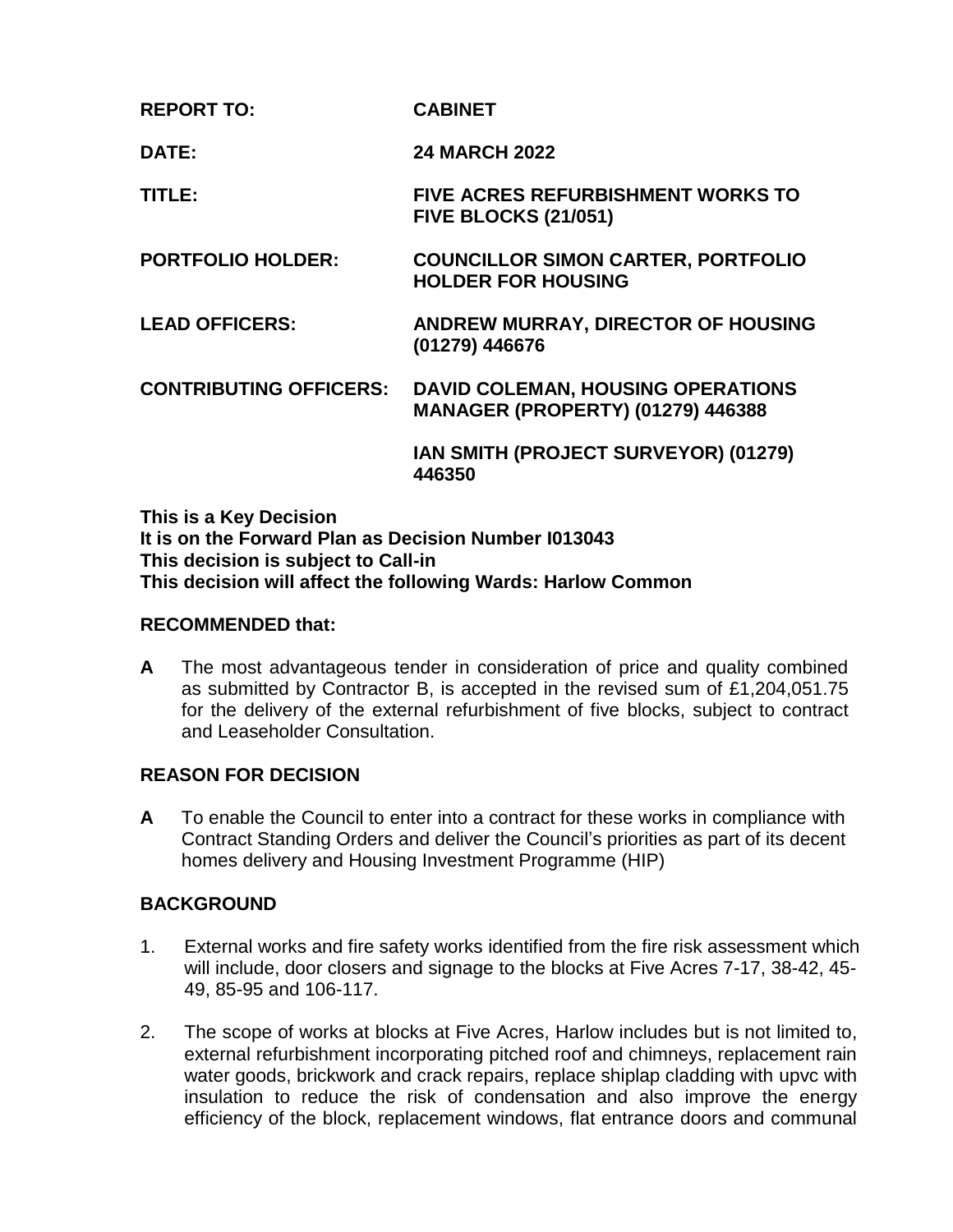doors and external landscaping repairs.

# **ISSUES/PROPOSALS**

### **The Procurement Process**

- 3. The works have been subject to a competitive tender process, in line with the Council's procurement procedures. The selected Form of Contract is JCT Intermediate Building Contract with Contractor's Design (ICD) 2016 Edition, (incorporating Harlow Council's Special Conditions of Contract). In view of the relatively short term and standalone nature of the works, tenders were evaluated against a 70 per cent price and 30 per cent quality evaluation model.
- 4. Seven suitably qualified Contractors were invited to submit tenders, having satisfied the Council's pre-tender checks. Three tenders were received by the deadline.
- 5. Bids were evaluated against a pre-determined Evaluation Model. The Quality submissions were assessed and concluded by a panel of three, prior to the release of any pricing information.
- 6. A detailed tender analysis has been undertaken. As part of this process several qualifications, clarifications; and where appropriate, amendments were sought from tendering contractors. Contractor C was unable to provide contractor's design for certain elements of work, and their bid was deemed as non-compliant.

| <b>Contractor</b>   | Quality<br>Ranking   | <b>Tender Price</b><br>(E) | <b>Adjusted</b><br><b>Price</b><br>(£) | <b>Overall</b><br>Ranking |  |
|---------------------|----------------------|----------------------------|----------------------------------------|---------------------------|--|
| <b>Contractor A</b> | 3                    | 1,086,244.95               | 1,206.738.19                           | $\mathcal{P}$             |  |
| Contractor B        |                      | 1,197,502.65               | 1,204,051.75                           |                           |  |
| Contractor C        |                      | 1,322,868.41               | 1,476,452.93                           | Non-<br>compliant         |  |
| Contractor D        | Quality not provided |                            |                                        |                           |  |
| Contractor E        | Declined to tender   |                            |                                        |                           |  |
| Contractor F        | Declined to tender   |                            |                                        |                           |  |
| Contractor G        | No Bid received      |                            |                                        |                           |  |

7. The final prices, and rankings are shown below:-

# **Conclusion**

8. Contractor B has submitted the most economically advantageous bid, when taking into consideration price and quality elements in line with the pre-defined scoring mechanism. You will note the quality ranking for contractor B and C were equal. The conclusion of the tender analysis is that this bid provides good value for money and demonstrates that the Contractor should be capable of delivering the works to the standard required by the Council.